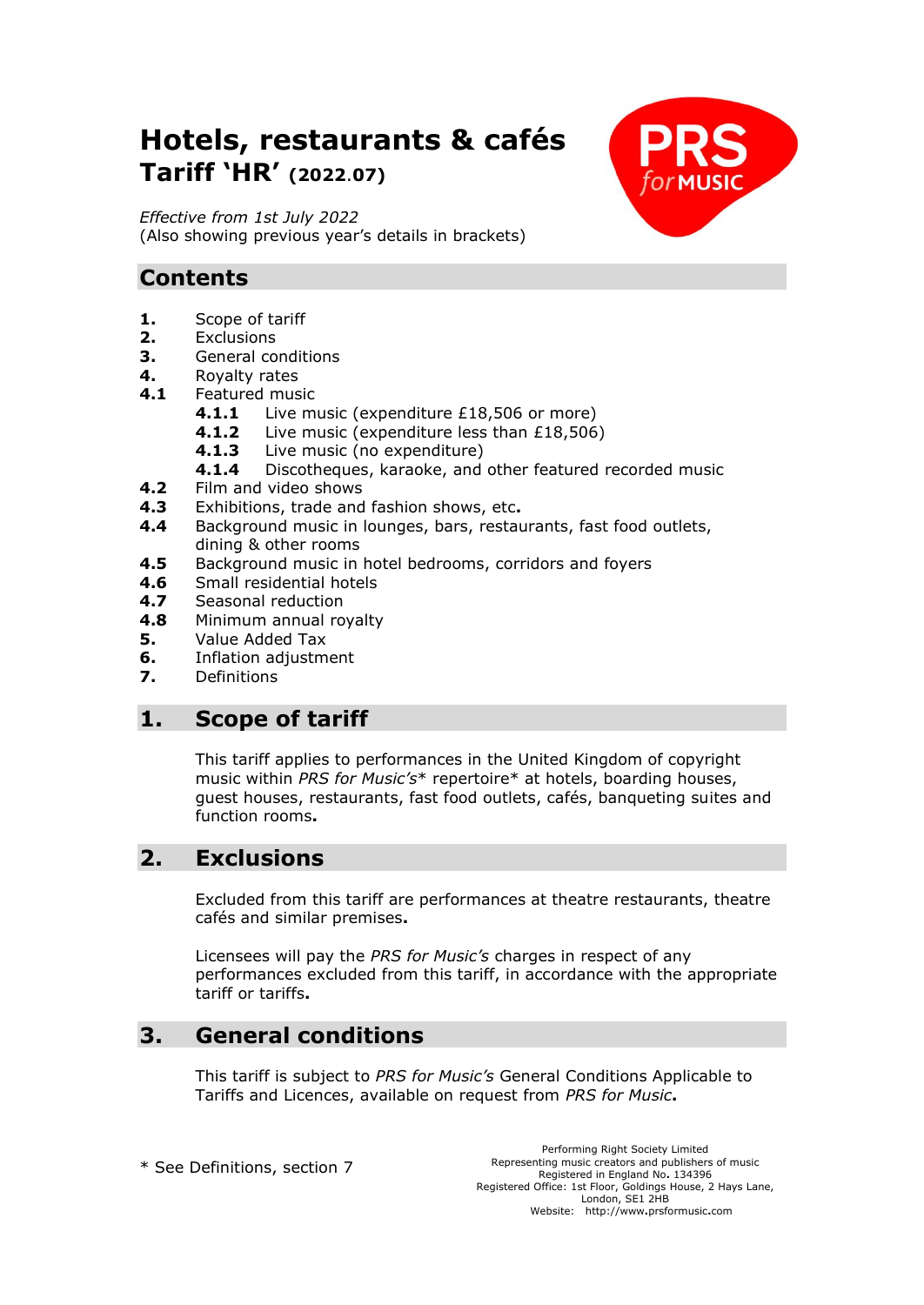### **4. Royalty rates**

Where the music user *has* applied for and obtained *PRS for Music's* licence before musical performances commence, the **standard** royalty rate will be charged and payable for the first year of the licence**.**

Where the music user *has not* applied for and obtained *PRS for Music's* licence before musical performances commence, the **higher** (standard plus 50%) royalty rate will be charged and payable for the first year of the licence**.**

After the first year of the licence, in either case, the **standard** royalty rate will be charged and payable**.**

The following rates of charge apply to all royalties falling due on or after the effective date of this tariff.

|       |                                                                                                                                                                                                                            | <b>Higher</b><br>royalty          | <b>Standard</b><br>royalty        |
|-------|----------------------------------------------------------------------------------------------------------------------------------------------------------------------------------------------------------------------------|-----------------------------------|-----------------------------------|
| 4.1   | <b>Featured music</b>                                                                                                                                                                                                      |                                   |                                   |
| 4.1.1 | Where the total annual expenditure on the<br>provision of music* by performers* is<br>£18,506 (£17,295) or more or, when the<br>performances are seasonal, £820 (£766) per                                                 | 6% of such<br>expenditure<br>(6%) | 4% of such<br>expenditure<br>(4%) |
| 4.1.2 | For performances where the total annual<br>expenditure on the provision of music by<br>performers is less than £18,506 (£17,295)<br>or, when the performances are seasonal<br>£820 (£766) per week -                       |                                   |                                   |
|       | provided that:                                                                                                                                                                                                             |                                   |                                   |
|       | the <b>maximum</b> annual royalty for<br>performances in this category is                                                                                                                                                  | £1,110.36<br>(E1, 037.70)         | £740.24<br>(E691.80)              |
|       | - and/or                                                                                                                                                                                                                   |                                   |                                   |
| 4.1.3 | for performances of live music where the<br>Licensee incurs no expenditure, such as at<br>letting or banqueting functions where the<br>hirer provides his own music, the royalty<br>per function for the first 100 persons | £18.87                            | £12.58                            |
|       |                                                                                                                                                                                                                            | (E17.64)                          | (E11.76)                          |
|       | and per 25 persons capacity (or part<br>thereof)                                                                                                                                                                           | £4.80<br>(E4.49)                  | £3.20<br>(E2.99)                  |

\* See Definitions, section 7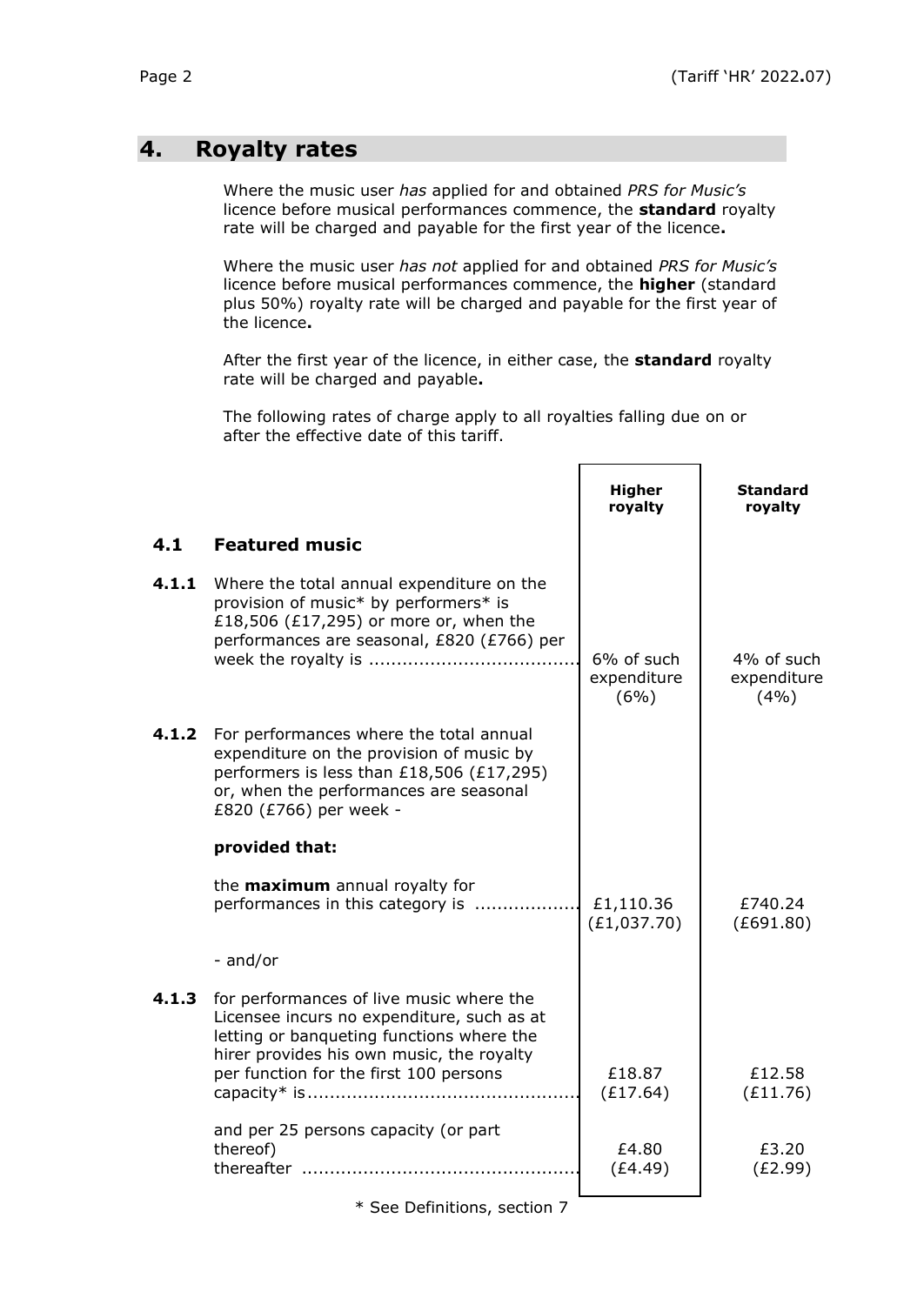|       |                                                                                                                                                                                                                                                                                                                                                                                              | <b>Higher</b><br>Royalty | <b>Standard</b><br>royalty |
|-------|----------------------------------------------------------------------------------------------------------------------------------------------------------------------------------------------------------------------------------------------------------------------------------------------------------------------------------------------------------------------------------------------|--------------------------|----------------------------|
| 4.1.4 | For karaoke performances* and all other<br>featured performances by record, compact<br>disc or tape player* primarily for<br>entertainment by means of discotheque<br>equipment or otherwise for dancing at<br>discos, ordinary dances, dinner dances,<br>supper dances, banquets and similar<br>functions with musical entertainment, the<br>royalty per function for the first 100 persons |                          |                            |
|       |                                                                                                                                                                                                                                                                                                                                                                                              | £18.87<br>(E17.64)       | £12.58<br>(E11.76)         |
|       | and per 25 persons capacity (or part thereof)                                                                                                                                                                                                                                                                                                                                                | £4.80<br>(E4.49)         | £3.20<br>(E2.99)           |
| 4.1.5 | <b>Provided that:</b>                                                                                                                                                                                                                                                                                                                                                                        |                          |                            |
|       | sessions where both live and recorded music<br>is performed will be charged at the same<br>rate as above unless the live music for such<br>sessions is chargeable under 4.1.1 in which<br>case the charge for the recorded music for                                                                                                                                                         |                          |                            |
|       | the first 100 persons capacity is                                                                                                                                                                                                                                                                                                                                                            | £9.47<br>(E8.85)         | £6.31<br>(E5.90)           |
|       | and per 25 persons capacity (or part thereof)                                                                                                                                                                                                                                                                                                                                                | £2.34<br>(E2.19)         | £1.56<br>(E1.46)           |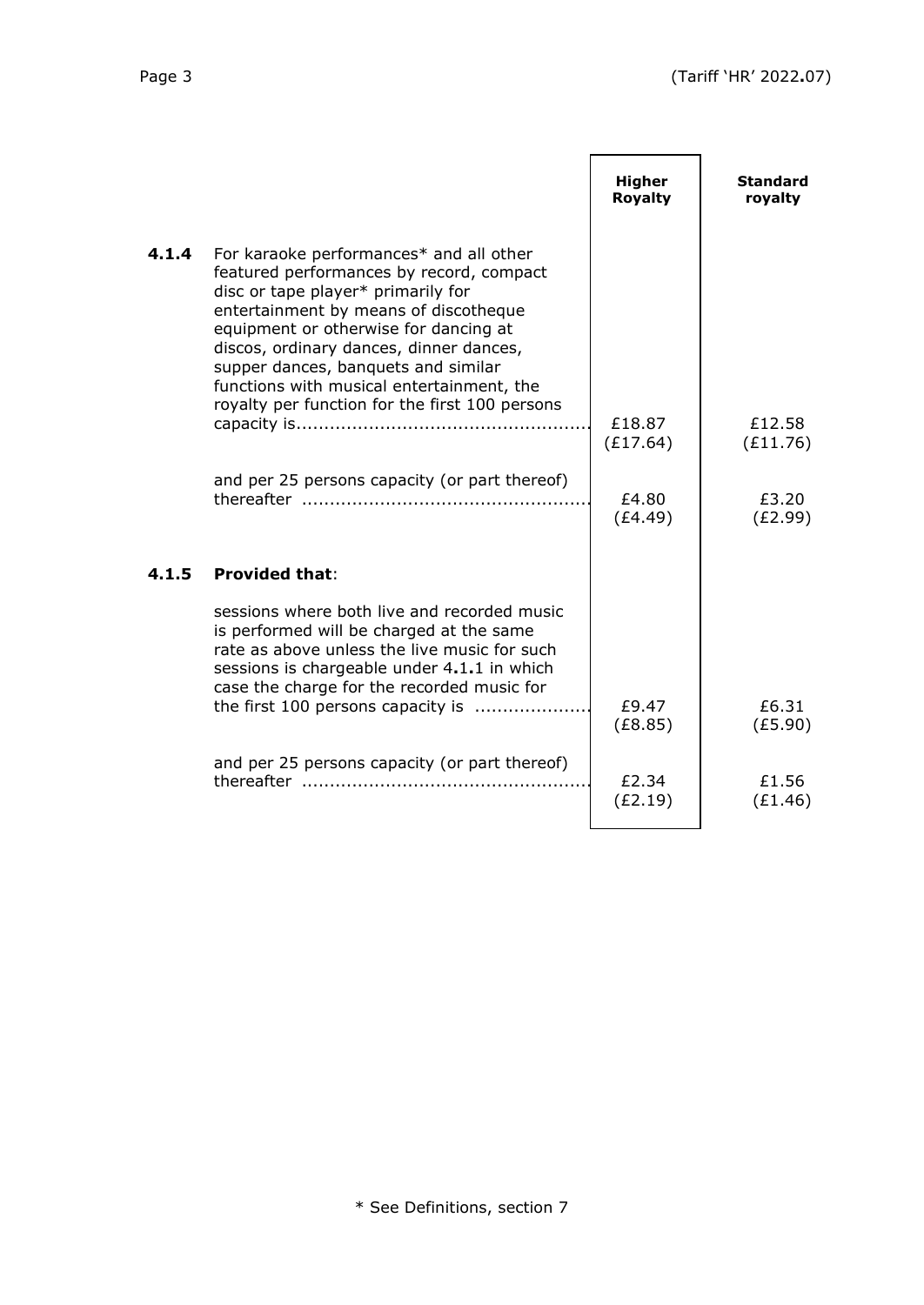| ٠ |
|---|
|---|

|     |                                                                                                                                                                                                                                                                                                                               | <b>Higher</b><br>royalty | Standard<br>royalty |
|-----|-------------------------------------------------------------------------------------------------------------------------------------------------------------------------------------------------------------------------------------------------------------------------------------------------------------------------------|--------------------------|---------------------|
| 4.2 | <b>Film and video shows</b>                                                                                                                                                                                                                                                                                                   |                          |                     |
|     | For performances (whether by means of the<br>soundtrack or otherwise) during film or video<br>shows in a room or place being specially<br>used for the primary purpose of video or<br>cinema exhibition, and with seating arranged<br>accordingly, the royalty per screening for the<br>first 100 persons seating capacity is | £9.47<br>(E8.85)         | £6.31<br>(E5.90)    |
|     | and per 25 persons seating capacity                                                                                                                                                                                                                                                                                           | £2.34<br>(E2.19)         | £1.56<br>(E1.46)    |
| 4.3 | <b>Exhibitions, trade &amp; fashion shows,</b><br>etc.                                                                                                                                                                                                                                                                        |                          |                     |
|     | For performances of music at events such as<br>exhibitions, trade & fashion shows, the daily<br>royalty is as follows:                                                                                                                                                                                                        |                          |                     |
|     | Floor area of room                                                                                                                                                                                                                                                                                                            |                          |                     |
|     | Up to 100 square metres                                                                                                                                                                                                                                                                                                       | £31.43<br>(E29.37)       | £20.95<br>(E19.58)  |
|     | 101 - 150 square metres                                                                                                                                                                                                                                                                                                       | £47.27<br>(E44.18)       | £31.51<br>(E29.45)  |
|     | 151 - 200 square metres                                                                                                                                                                                                                                                                                                       | £63.03<br>(E58.91)       | £42.02<br>(E39.27)  |
|     | Over 200 square metres                                                                                                                                                                                                                                                                                                        | £78.66<br>(E73.52)       | £52.44<br>(E49.01)  |
|     |                                                                                                                                                                                                                                                                                                                               |                          |                     |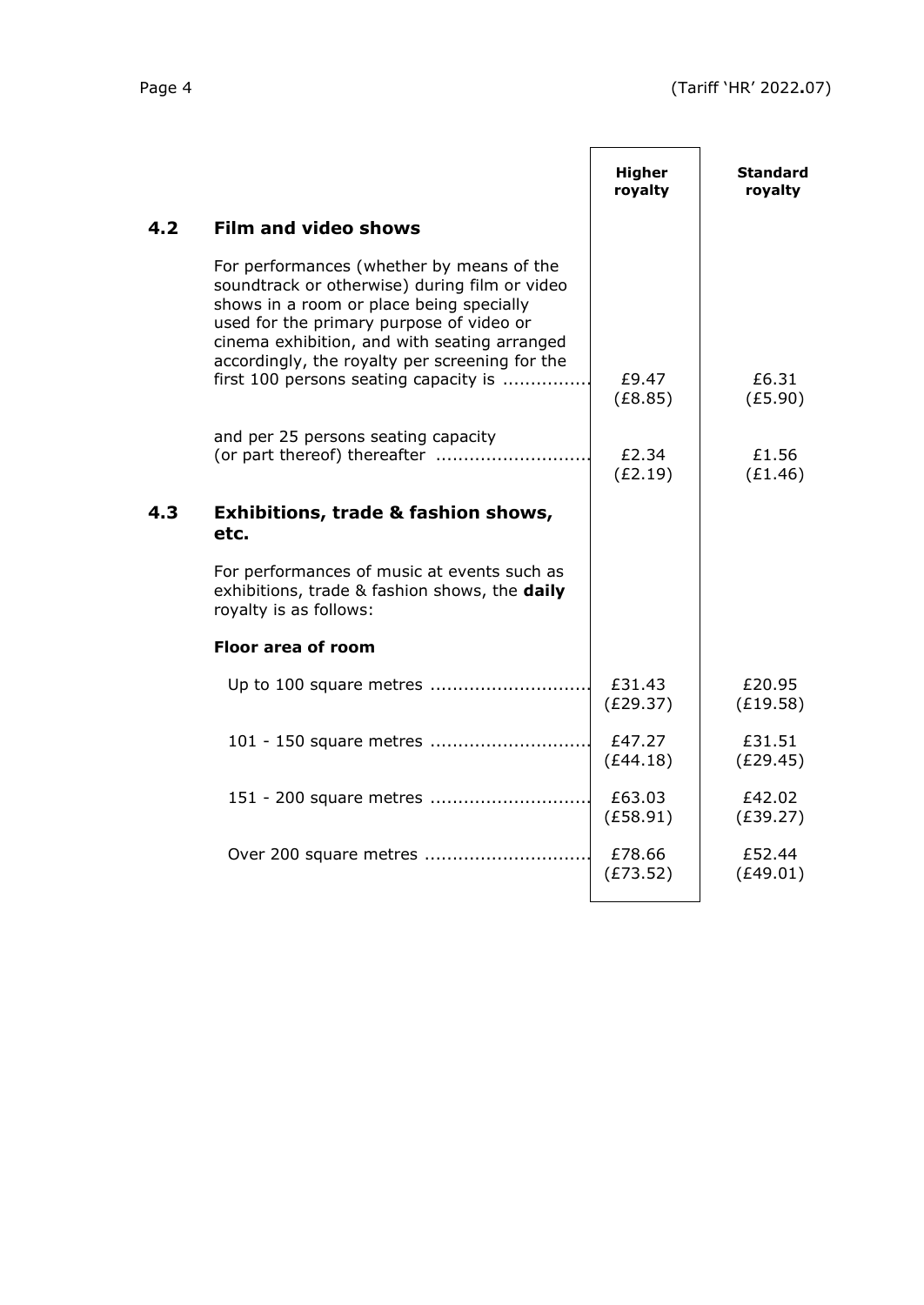|       |                                                                                                                                                                  | <b>Higher</b><br>royalty | <b>Standard</b><br>royalty |
|-------|------------------------------------------------------------------------------------------------------------------------------------------------------------------|--------------------------|----------------------------|
| 4.4   | Background music <sup>*</sup> in lounges, bars,<br>restaurants, fast food outlets, dining<br>rooms and other rooms for the<br>general use of guests or customers |                          |                            |
|       | Unless the terms of sub-paragraph 4.6 apply<br>the annual royalty per room for performances<br>by the following is:                                              |                          |                            |
| 4.4.1 | Terrestrial television and/or<br>satellite/cable television (without video)                                                                                      |                          |                            |
|       | Up to 30 seating capacity                                                                                                                                        | £236.09<br>(E220.64)     | £157.39<br>(E147.09)       |
|       | Each additional 20 seating capacity                                                                                                                              | £78.66<br>(E73.52)       | £52.44<br>(E49.01)         |
| 4.4.2 | <b>Radio</b>                                                                                                                                                     |                          |                            |
|       |                                                                                                                                                                  | £236.09<br>(E220.64)     | £157.39<br>(E147.09)       |
|       | Each additional 20 seating capacity                                                                                                                              | £78.66<br>(E73.52)       | £52.44<br>(E49.01)         |
| 4.4.3 | Record and/or compact disc and/or tape<br>player                                                                                                                 |                          |                            |
|       |                                                                                                                                                                  | £415.55<br>(E388.37)     | £277.03<br>(E258.91)       |
|       | Each additional 20 seating capacity                                                                                                                              | £138.50<br>(E129.44)     | £92.33<br>(E86.29)         |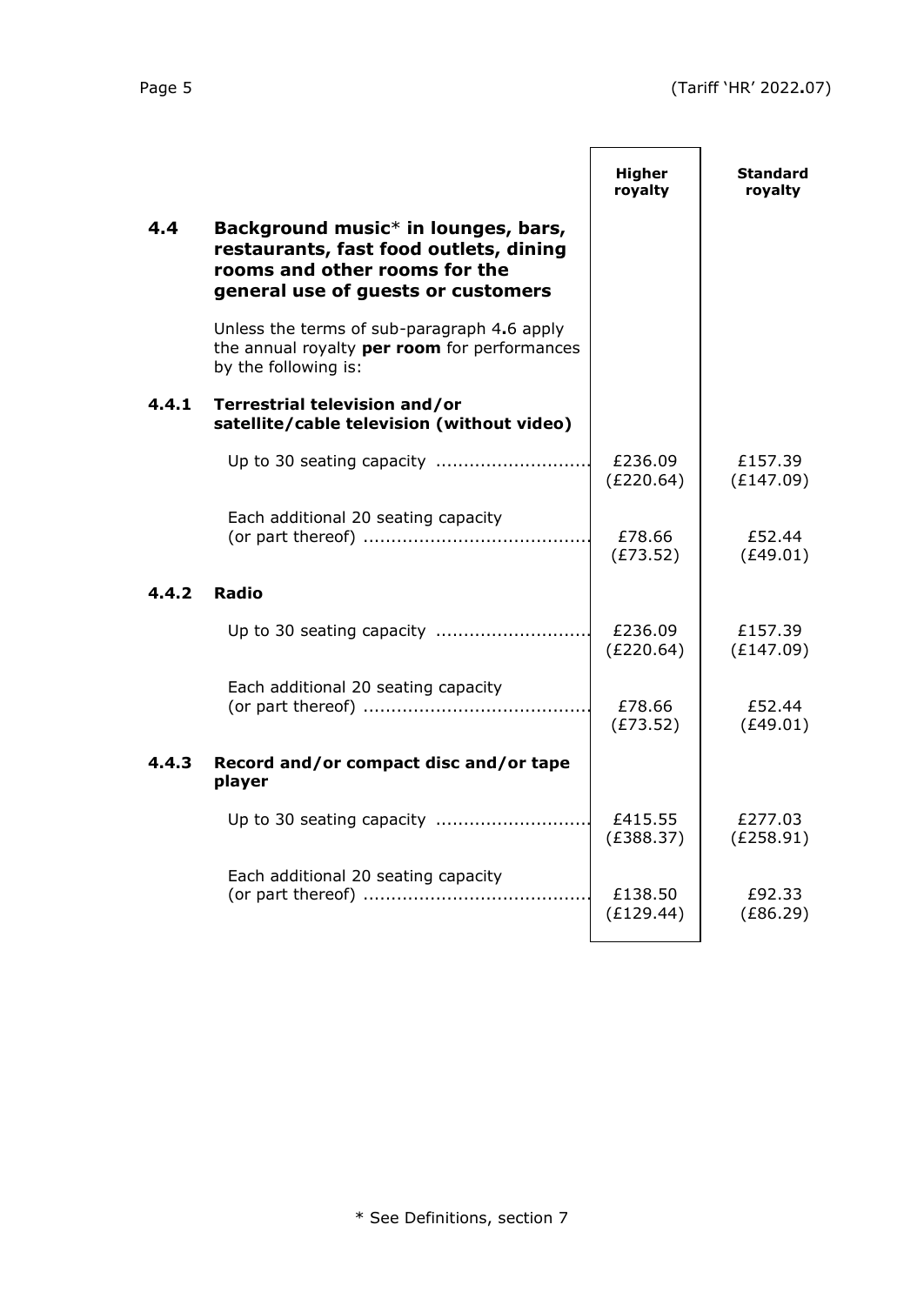|       |                                                                                                                                                                                                                                 | <b>Higher</b><br>royalty | <b>Standard</b><br>royalty |
|-------|---------------------------------------------------------------------------------------------------------------------------------------------------------------------------------------------------------------------------------|--------------------------|----------------------------|
| 4.4.4 | Music centre or radio cassette player*                                                                                                                                                                                          |                          |                            |
|       |                                                                                                                                                                                                                                 | £472.20<br>(E441.32)     | £314.80<br>(E294.21)       |
|       | Each additional 20 seating capacity                                                                                                                                                                                             | £157.40<br>(E147.11)     | £104.93<br>(E98.07)        |
| 4.4.5 | Video Player* (with or without television<br>facilities through the same screen) except<br>performances where there are special seating<br>arrangements for viewing, or when the player<br>is used for discotheque performances |                          |                            |
|       |                                                                                                                                                                                                                                 | £358.92<br>(E335.45)     | £239.28<br>(E223.63)       |
|       | Each additional 20 seating capacity                                                                                                                                                                                             | £119.69<br>(E111.86)     | £79.79<br>(E74.57)         |
| 4.4.6 | Audio Juke Box*                                                                                                                                                                                                                 |                          |                            |
|       |                                                                                                                                                                                                                                 | £472.20<br>(E441.32)     | £314.80<br>(E294.21)       |
|       | Each additional 20 seating capacity                                                                                                                                                                                             | £157.40<br>(E147.11)     | £104.93<br>(E98.07)        |
| 4.4.7 | Video Juke Box*                                                                                                                                                                                                                 |                          |                            |
|       | Up to 30 seating capacity                                                                                                                                                                                                       | £661.07<br>(E617.82)     | £440.71<br>(E411.88)       |
|       | Each additional 20 seating capacity                                                                                                                                                                                             | £220.32<br>(E205.91)     | £146.88<br>(E137.27)       |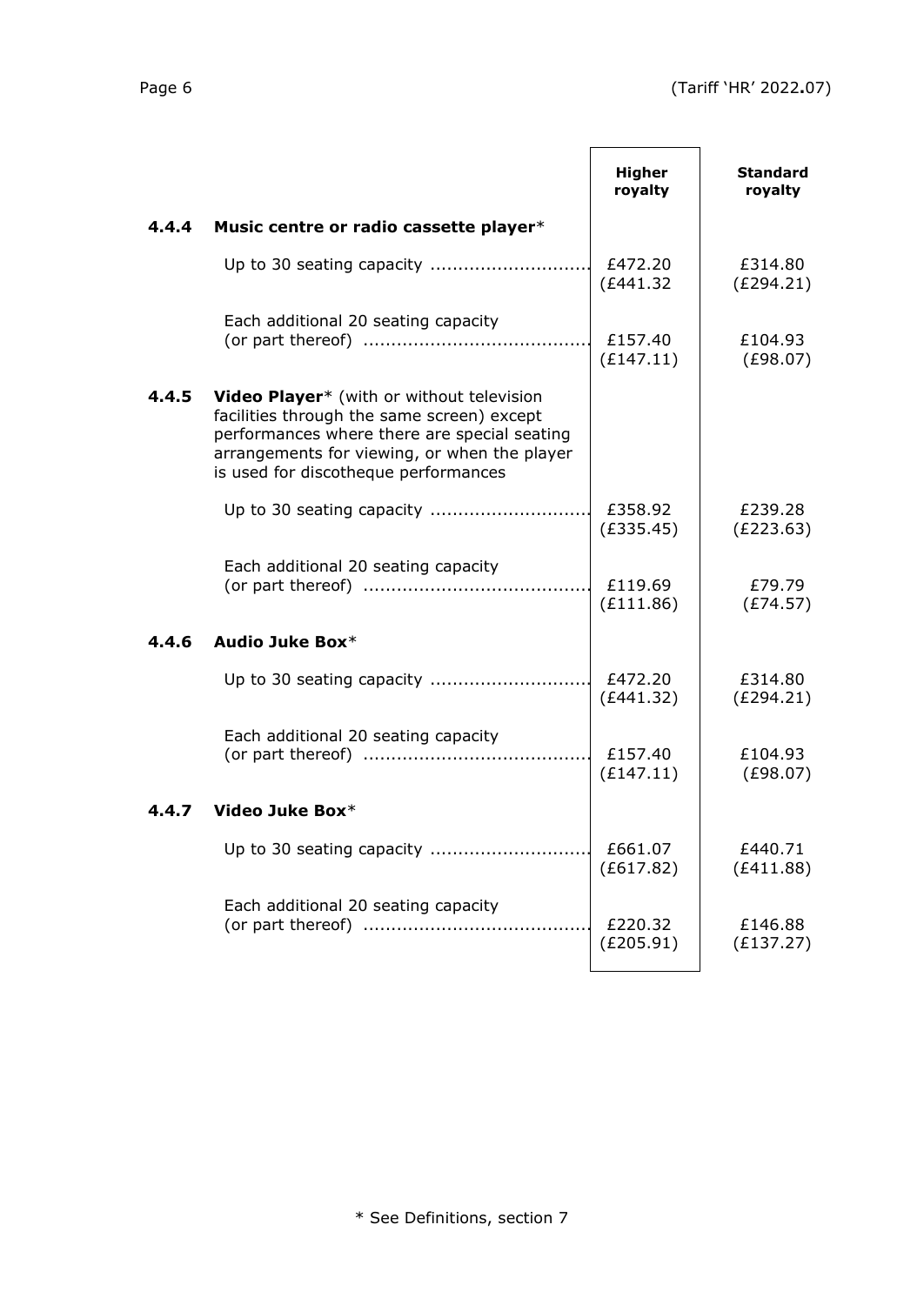|         |                                                                                                                                                                                                                                                           | <b>Higher</b>        | <b>Standard</b>      |
|---------|-----------------------------------------------------------------------------------------------------------------------------------------------------------------------------------------------------------------------------------------------------------|----------------------|----------------------|
| 4.4.8   | <b>Provided that:</b>                                                                                                                                                                                                                                     | royalty              | royalty              |
| 4.4.8.1 | where two or more different kinds of<br>instruments mentioned in section 4.4 are<br>audible in the same room, the combined<br>charges for those instruments, in respect<br>of that room, are reduced by 10%.                                              |                      |                      |
| 4.4.8.2 | where the instruments mentioned in<br>section 4.4 are audible at fast food outlets<br>or at catering establishments offering<br>both seated accommodation and a<br>separate counter/ take-out service, the<br>rates will be increased by 17.5%.           |                      |                      |
| 4.5     | Background music in hotel bedrooms,<br>corridors and foyers                                                                                                                                                                                               |                      |                      |
|         | Unless the terms of sub-paragraph 4.6 apply<br>the annual royalty for all or any performances<br>as above is calculated by reference to the<br>number of letting bedrooms in the hotel. The<br>rates per 15 bedrooms (or part thereof) are<br>as follows: |                      |                      |
| 4.5.1   | Terrestrial television and/or<br>satellite/cable television and/or radio                                                                                                                                                                                  | £92.66<br>(E86.60)   | £61.77<br>(E57.73)   |
| 4.5.2   | Record and/or compact disc and/or tape                                                                                                                                                                                                                    | £157.40<br>(E147.11) | £104.93<br>(E98.07)  |
| 4.5.3   | Terrestrial television and/or<br>satellite/cable television and/or radio<br>and/or video player, plus record and/or<br>compact disc and/or tape player                                                                                                    | £188.96<br>(E176.60) | £125.97<br>(E117.73) |

#### **4.5.4 Provided that:**

- for music in bedrooms, the royalty is calculated by reference to the number of bedrooms **fitted** for such musical performances and
- where music is performed in foyers and/or corridors, the maximum annual royalty is the equivalent of that for 60 **letting** bedrooms, and
- where music is performed both in bedrooms and foyers and/or corridors, only one royalty (the greater of that calculated above) is charged**.**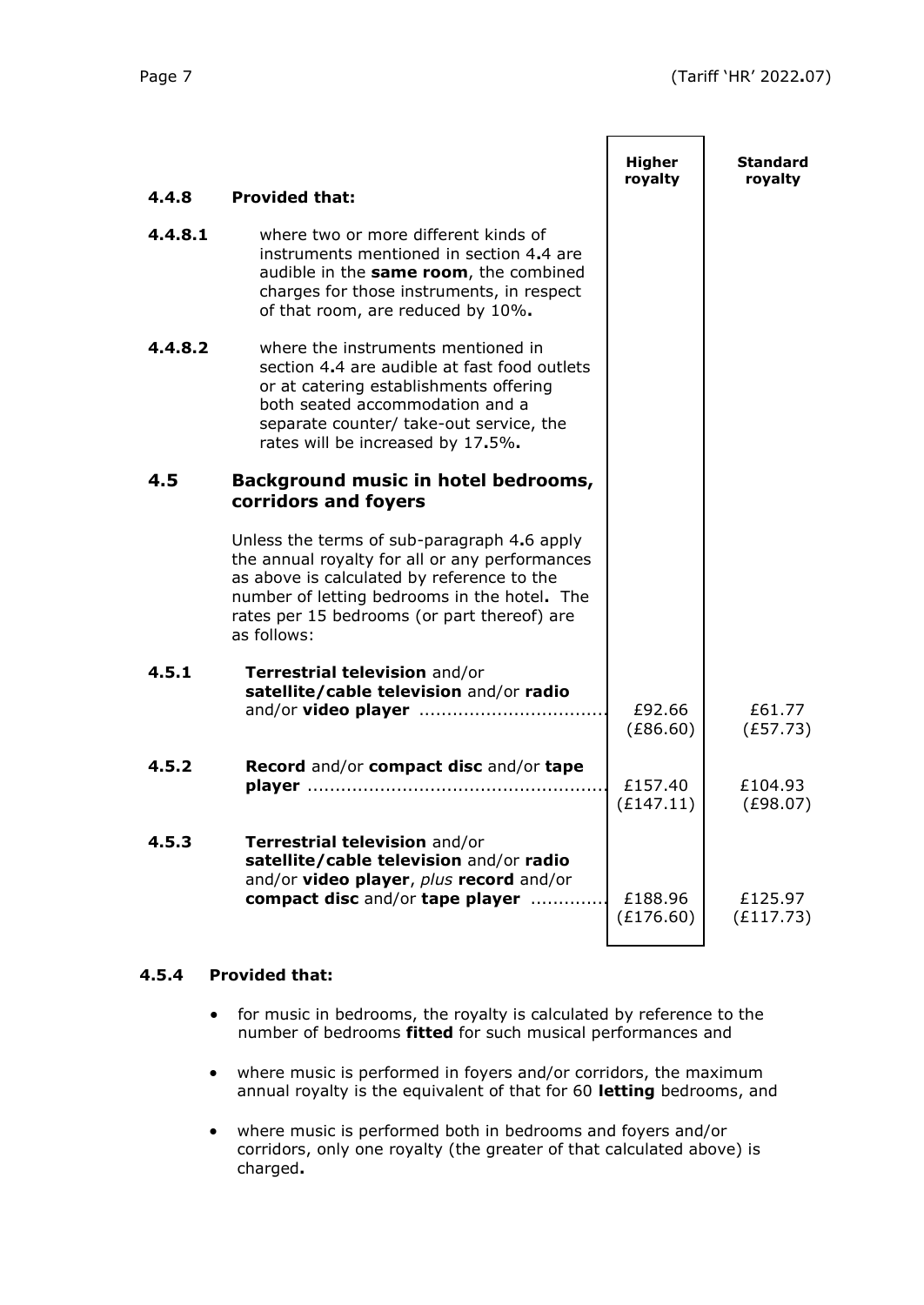|     |                                                                                                                                                                                        | <b>Higher</b><br>royalty | Standard<br>royalty  |
|-----|----------------------------------------------------------------------------------------------------------------------------------------------------------------------------------------|--------------------------|----------------------|
| 4.6 | <b>Small residential hotels</b>                                                                                                                                                        |                          |                      |
|     | Where PRS for Music is satisfied that an hotel:                                                                                                                                        |                          |                      |
|     | has 15 or fewer letting bedrooms                                                                                                                                                       |                          |                      |
|     | and                                                                                                                                                                                    |                          |                      |
|     | restricts the use of all its facilities to its<br>residential guests                                                                                                                   |                          |                      |
|     | then the hotel annual royalty for all<br>performances described in sub-paragraph<br>4.4.1 to 4.4.5 and sub-paragraph 4.5 above is                                                      | £236.09<br>(E220.64)     | £157.39<br>(E147.09) |
| 4.7 | <b>Seasonal reduction</b>                                                                                                                                                              |                          |                      |
|     | All royalties under sub-paragraphs 4.4, 4.5<br>and 4.6 are reduced by one-third where the<br>premises are open for not more than 26 weeks<br>in the licence year, subject to a minimum | £78.66<br>(E73.52)       | £52.44<br>(E49.01)   |
| 4.8 | Minimum annual royalty                                                                                                                                                                 |                          |                      |
|     | The minimum annual royalty under this tariff<br>(with the exception of that under clause 4.7) is                                                                                       | £92.66<br>(E86.60)       | £61.77<br>(E57.73)   |

# **5. Value Added Tax**

Every Licensee under *PRS for Music's* tariffs will pay to *PRS for Music* in addition to the royalty due, a sum in respect of Value Added Tax calculated at the relevant rate on the royalty payable**.**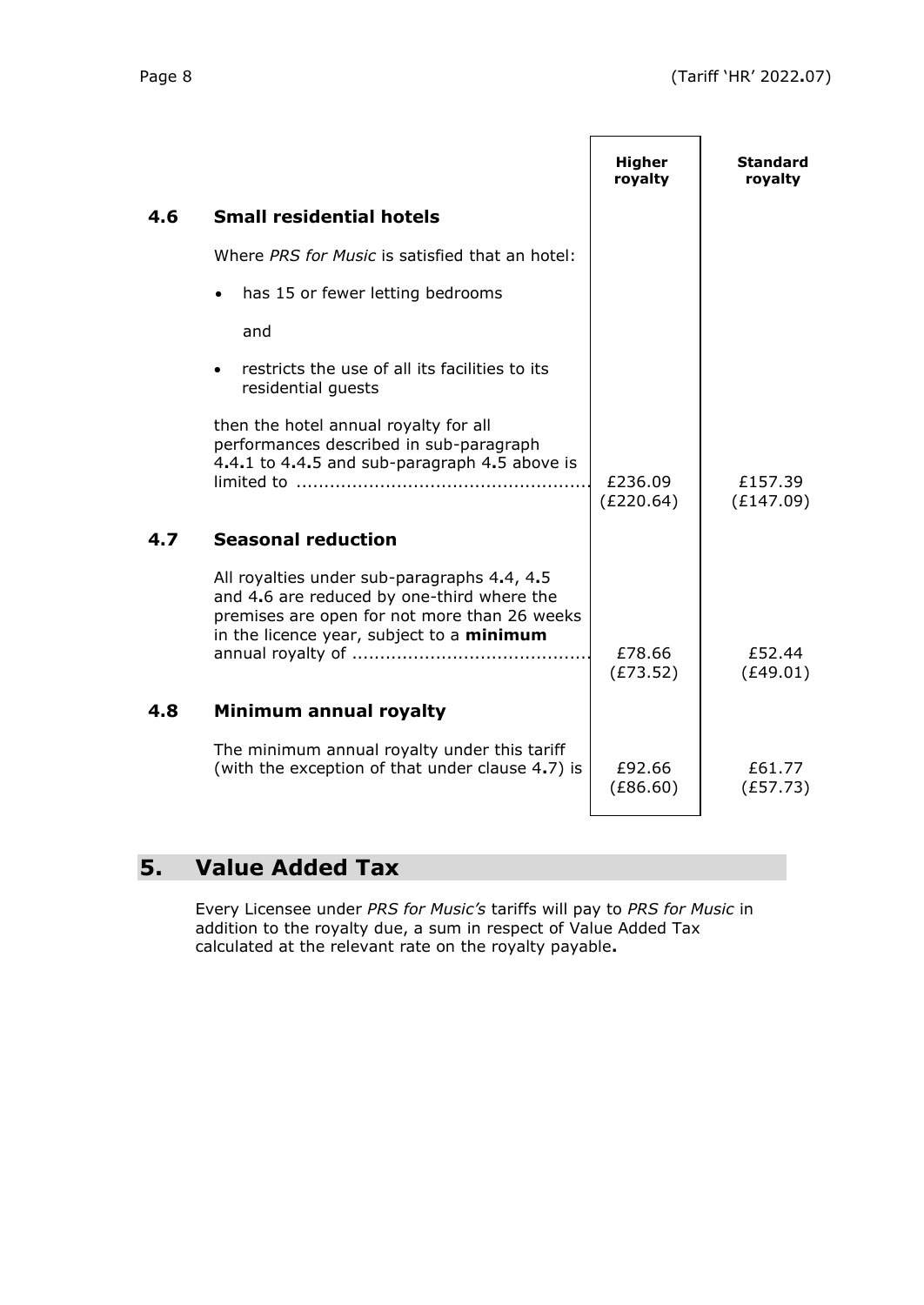# **6. Inflation adjustment**

Every year on  $1<sup>st</sup>$  July the monetary sums in this tariff will be adjusted for inflation. The adjustment formula will apply to the standard rates, using the mean (to the nearest whole percentage point) of the percentages by which the Retail Prices Index and Average Weekly Earnings index (unadjusted) change in the year to the previous February**.** February is the latest month prior to the anniversary date for which figures are likely to be published for both indices**.**

After application of the inflation adjustment any expenditure threshold figure will be rounded to the nearest pound, with all other royalty rates rounded to the nearest penny**.**

All royalties will be charged at the royalty rate in force at the beginning of the licence-year**.**

### **7. Definitions**

• **annual expenditure on the provision of music** means the total of:

gross salaries, gross wages; plus fees, expenses or other emoluments paid to performers (excluding any disc jockeys);

and gross fees (net of any Value Added Tax) paid to third parties for the services of performers**.**

- **audio jukebox** means a machine (other than a video jukebox) for playing recorded music, capable of being operated by the insertion of a coin, token or card**.**
- **background music** means music when performed by a record, compact disc, or tape player otherwise than for featured performances or music performed by a radio or television set operated on the premises or diffused through a loud-speaker from another part of the premises or a source outside the premises, but (unless the context requires otherwise) excludes performances by a video player**.**

#### • **capacity**

Where the accommodation of a room is limited to seating, the capacity shall be the total number of seats available in that room**.**

Where, for example in the case of discotheque performances, there is no formal means of calculating the accommodation limit of a room the capacity shall be the maximum number of persons which can reasonably be accommodated in the room, or permitted under any regulation by Fire Authorities**.**